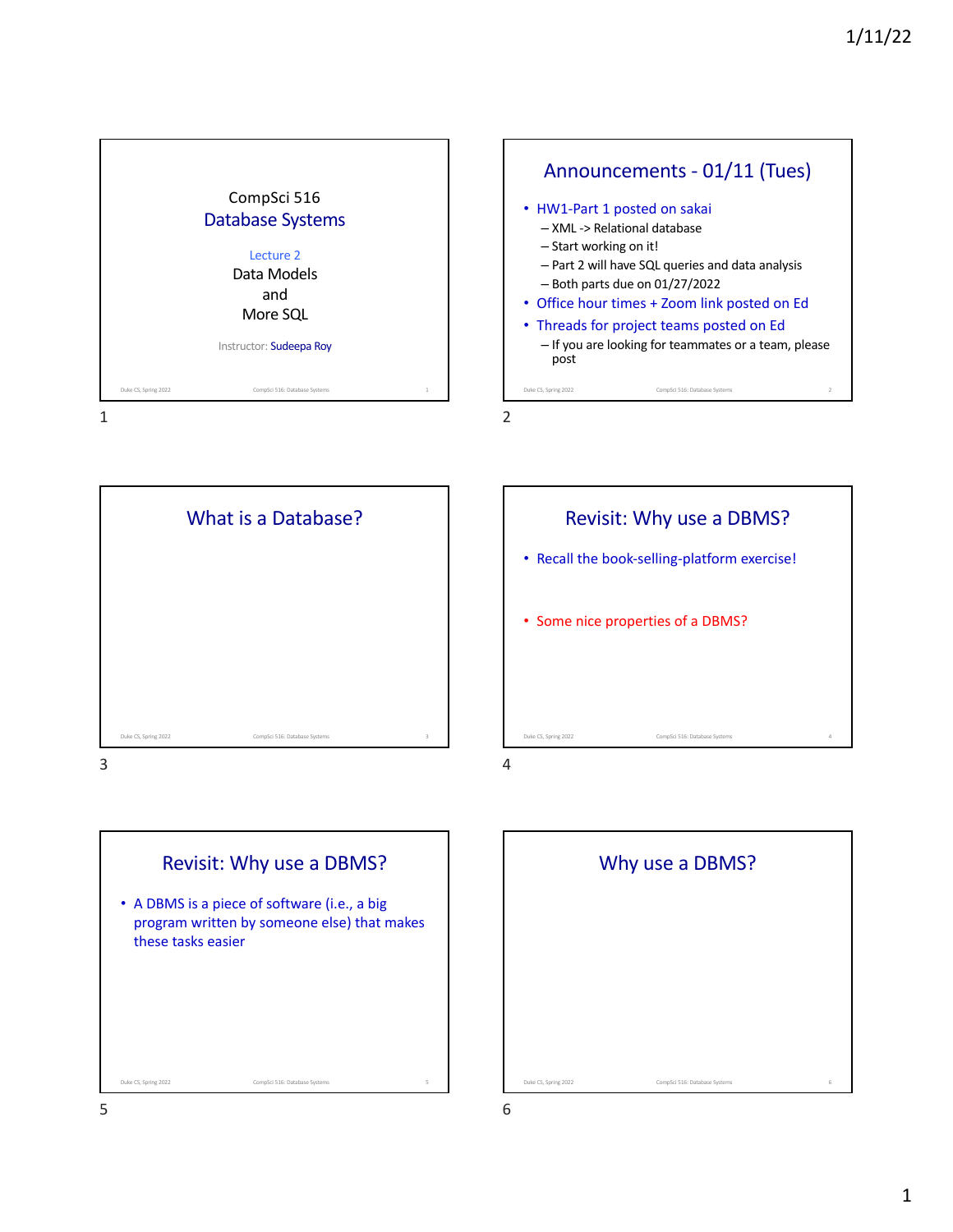









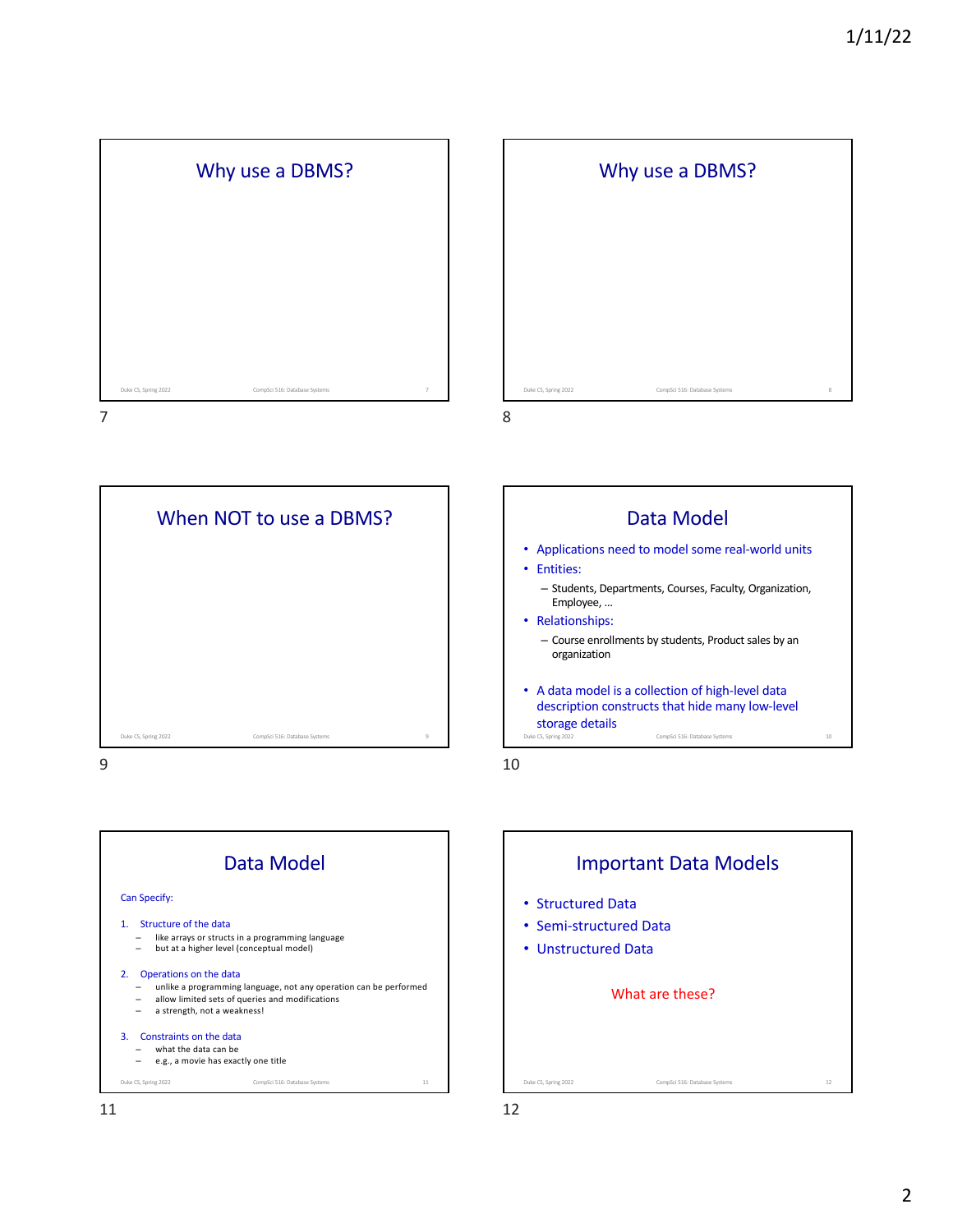

13









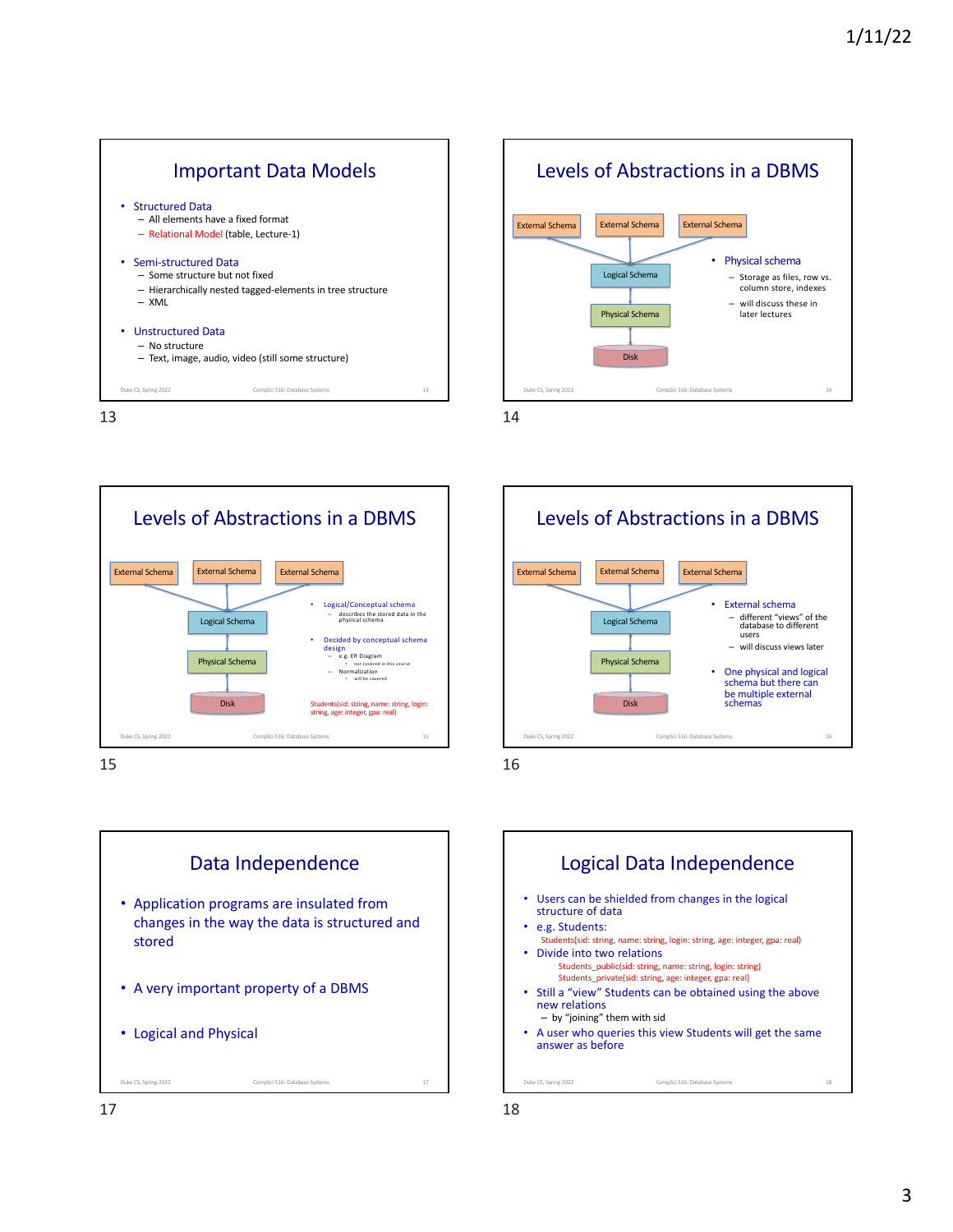



Semi-structured Data and XML • XML: Extensible Markup Language • Will not be covered in detail in class, but many datasets available to download (DBLP, Yelp) are in this form – You will download the DBLP publication dataset (https://dblp.org/, CS Bibliography) in XML format and transform into relational form (in HW1) • Data does not have a fixed schema – "Attributes" are part of the data – The data is "self-describing" والمست – Tree-structured Duke CS, Spring 2022 CompSci 516: Database Systems 21

21





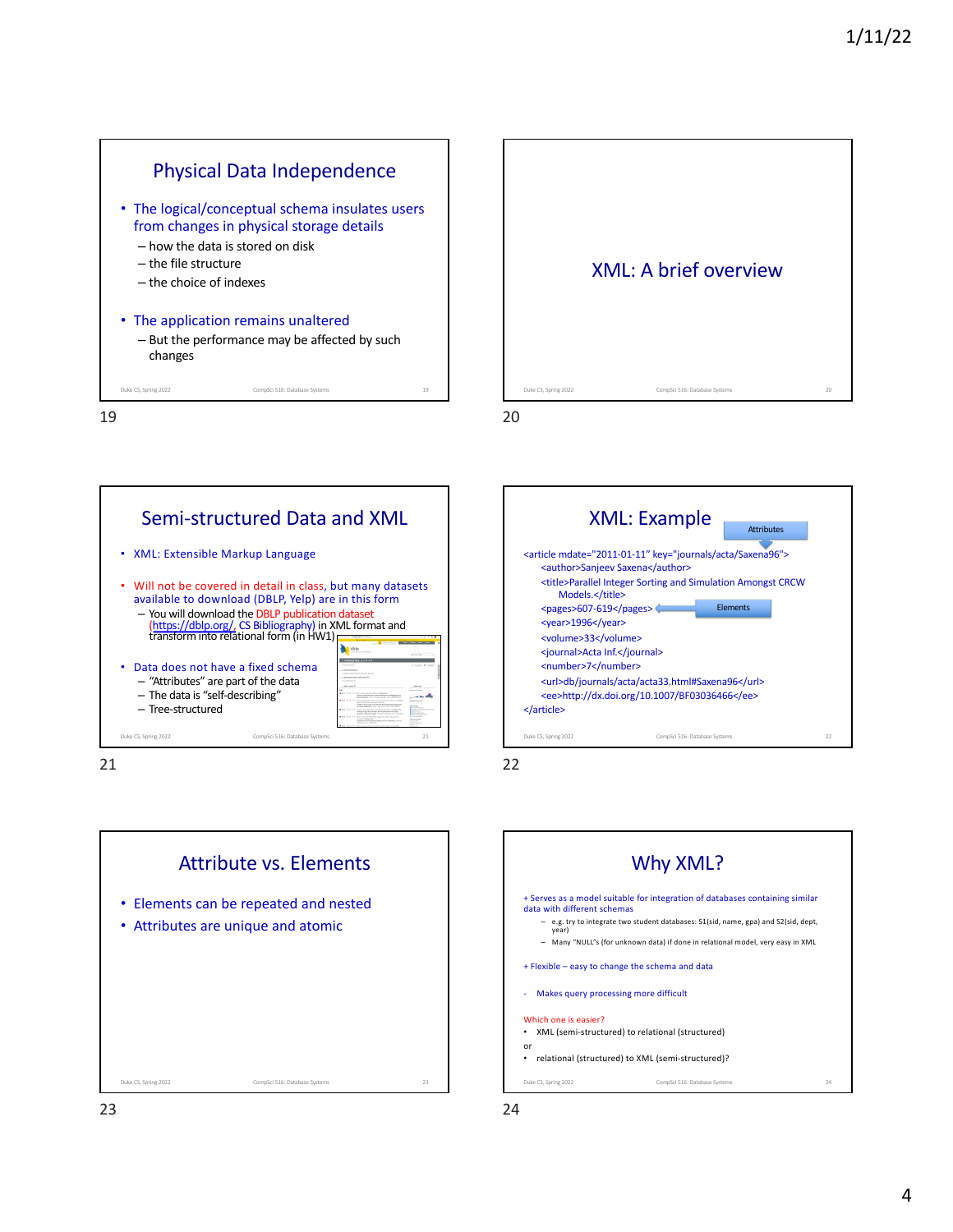



26



27





Summary: Data Model • Relational data model is the most standard for database managements – semi-structured model/XML is also used in practice – you will use them in hw assignments – unstructured data (text/photo/video) is unavoidable, but won't be covered in this class • A DBMS provides data independence and insulates the application programmer from many low level details • We will learn about those low level details as well as high level data management in this course Duke CS, Spring 2022 CompSci 516: Database Systems 300 CompSci 516: Database Systems 300 CompSci 516: Database Systems 300 CompSci 516: Database Systems 300 CompSci 516: Database Systems 300 CompSci 516: Database Systems 3

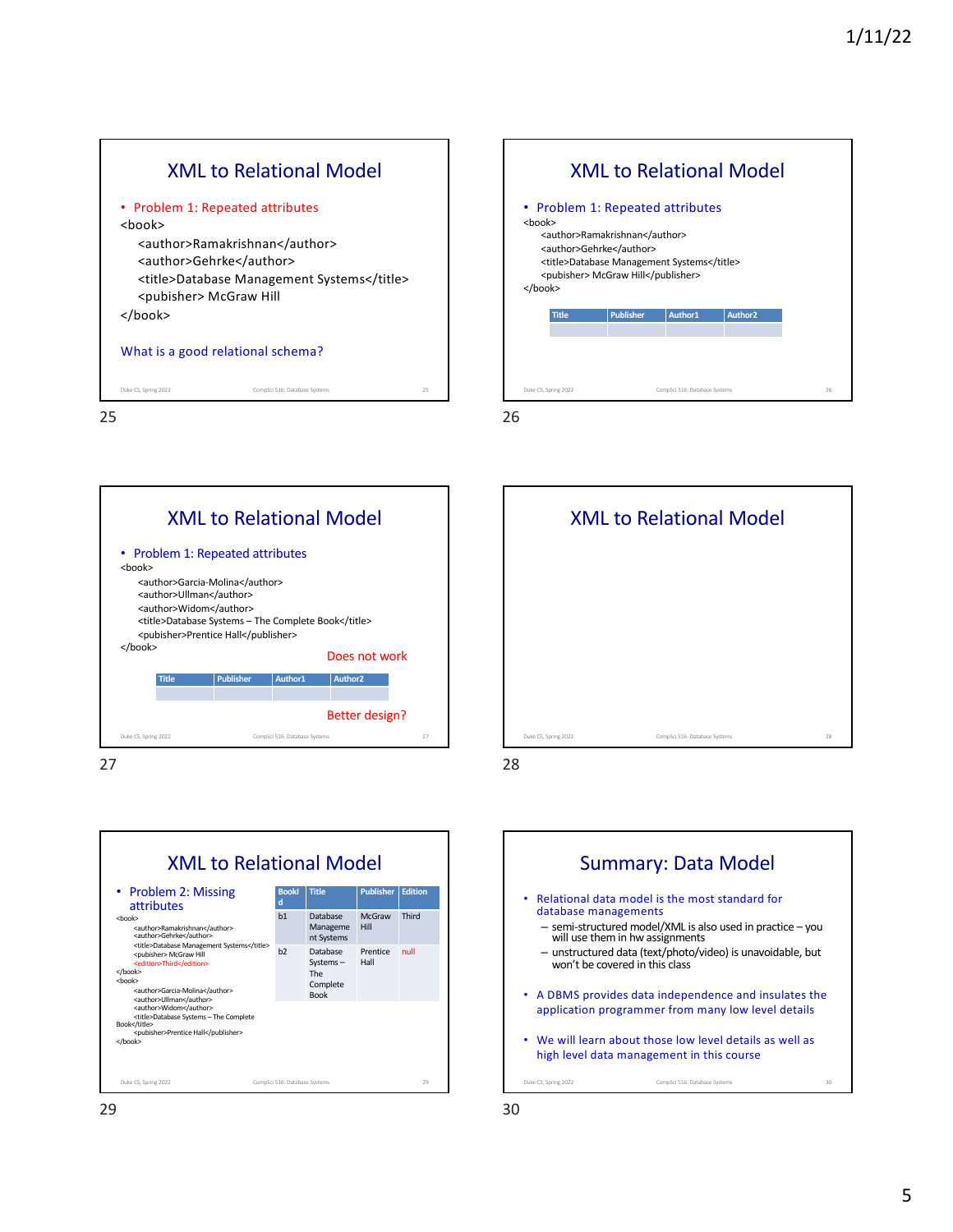

31



33





SQL Programming: Working with SQL through an API • E.g.: Python psycopg2, JDBC, ODBC (C/C++/VB) – All based on the SQL/CLI (Call-Level Interface)

• Responses/results are converted to objects in

– You can use any of these in HW1

• The application program sends SQL commands to the DBMS at runtime

the application program

standard

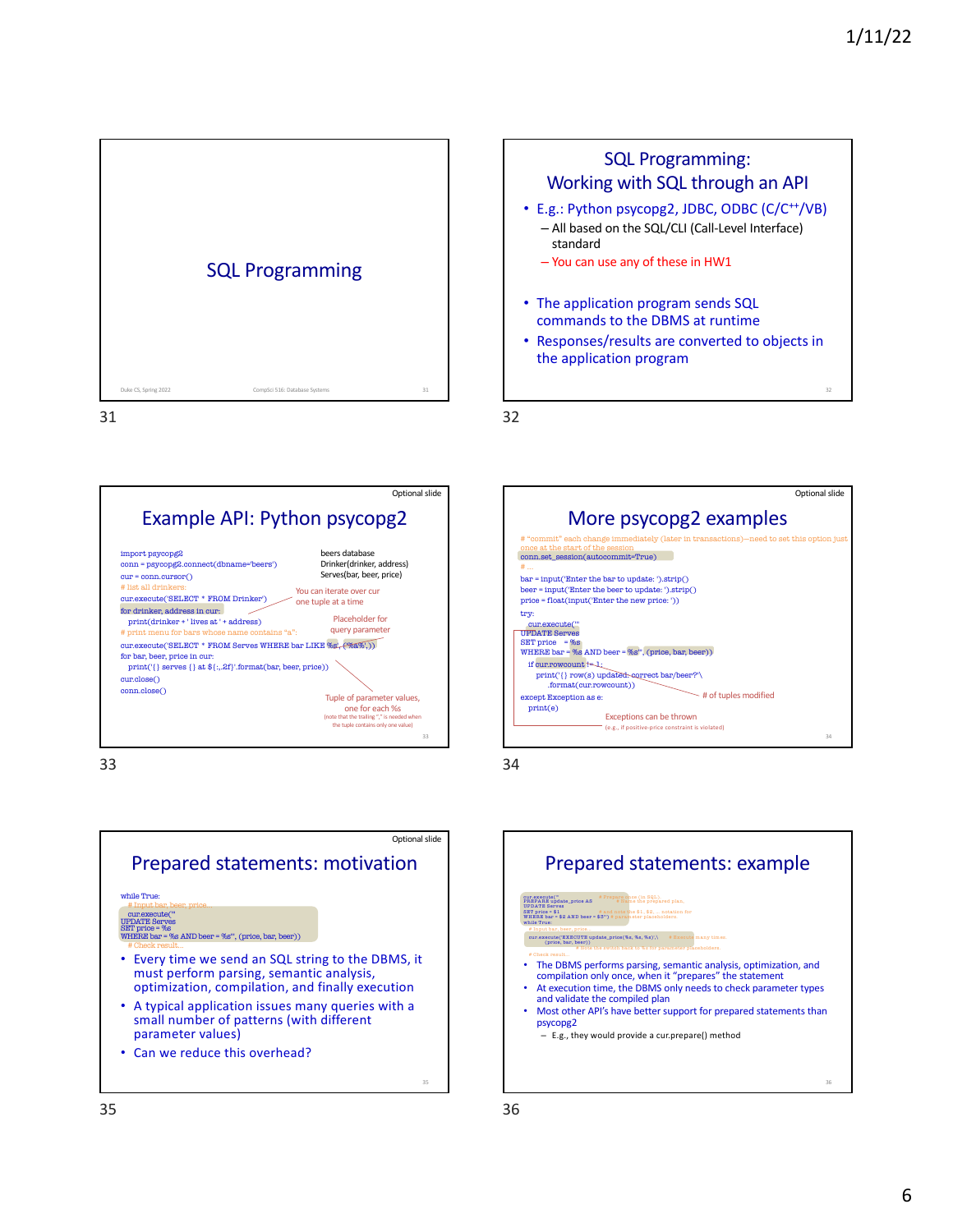







39





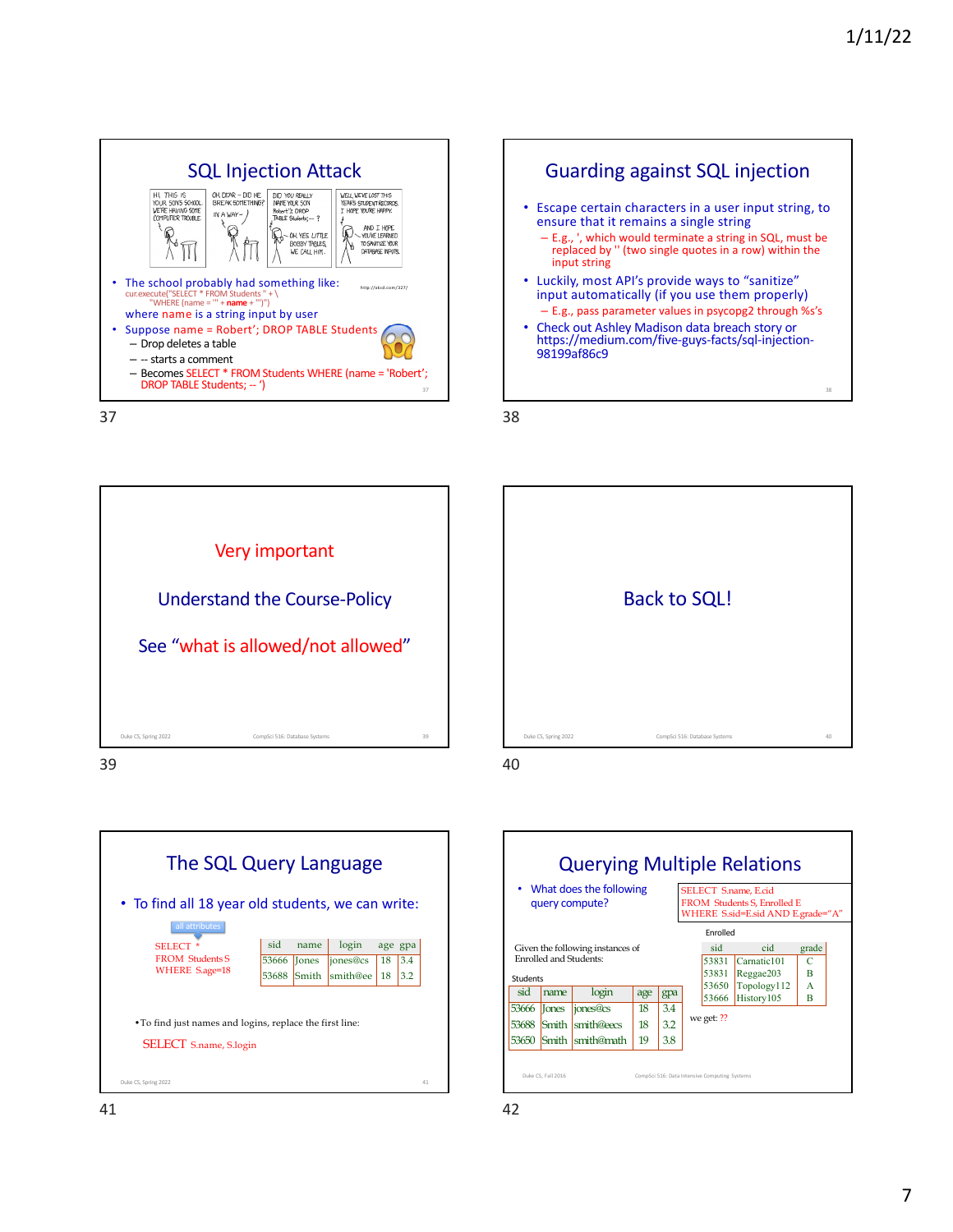





45







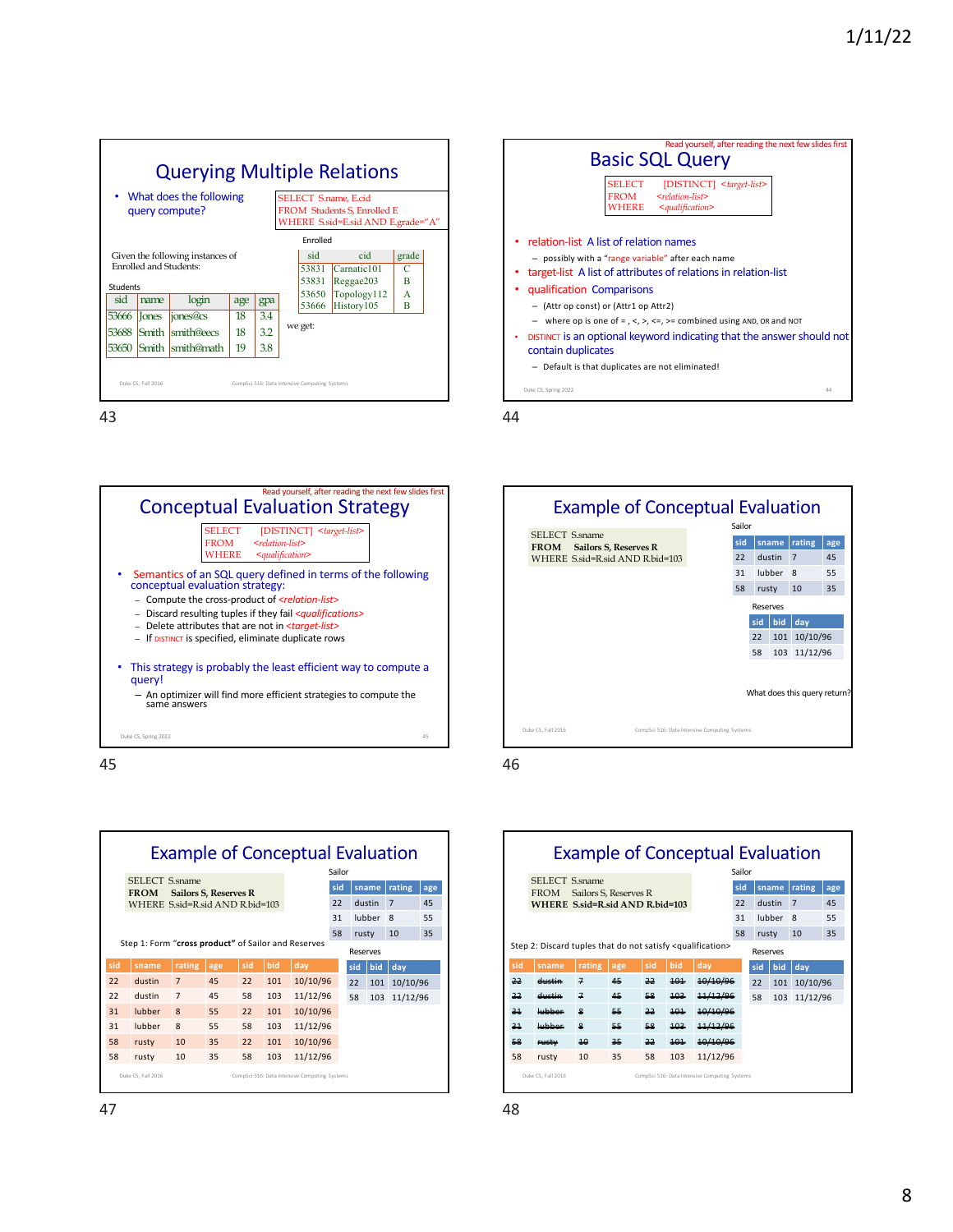| <b>Example of Conceptual Evaluation</b><br>Sailor                                       |                                                                                                  |        |          |          |            |                      |                              |        |     |                          |           |
|-----------------------------------------------------------------------------------------|--------------------------------------------------------------------------------------------------|--------|----------|----------|------------|----------------------|------------------------------|--------|-----|--------------------------|-----------|
|                                                                                         | <b>SELECT S.sname</b><br>Sailors S, Reserves R<br><b>FROM</b><br>WHERE S.sid=R.sid AND R.bid=103 |        |          |          |            |                      | sid<br>sname<br>dustin<br>22 |        |     | rating<br>$\overline{7}$ | age<br>45 |
|                                                                                         |                                                                                                  |        |          |          |            |                      | 31                           | lubber |     | 8                        | 55        |
| 58<br>10<br>35<br>rusty<br>Step 3: Select the specified attribute(s)<br><b>Reserves</b> |                                                                                                  |        |          |          |            |                      |                              |        |     |                          |           |
| sid                                                                                     | sname                                                                                            | rating | age      | sid      | bid        | day                  |                              | sid    | bid | dav                      |           |
| 22                                                                                      | ductin                                                                                           | z      | 45       | 22       | 101        | 10/10/96             |                              | 22     | 101 | 10/10/96                 |           |
| جڊ                                                                                      | dustin                                                                                           | 7      | 45       | 58       | 403        | 11/12/96             |                              | 58     | 103 | 11/12/96                 |           |
| 21<br>21                                                                                | lubbor<br>lubbor                                                                                 | 8<br>g | 55<br>55 | 22<br>58 | 101<br>402 | 10/10/96<br>11/12/06 |                              |        |     |                          |           |
| 58                                                                                      | <b>rustv</b>                                                                                     | 40     | $-25$    | جڊ       | $+0+$      | 10/10/96             |                              |        |     |                          |           |
| 58                                                                                      | rusty                                                                                            | 10     | 35       | 58       | 103        | 11/12/96             |                              |        |     |                          |           |
| Duke CS, Fall 2016<br>CompSci 516: Data Intensive Computing Systems                     |                                                                                                  |        |          |          |            |                      |                              |        |     |                          |           |



A Note on "Range Variables" • Sometimes used as a short-name • The previous query can also be written as: SELECT S.sname FROM Sailors S, Reserves R WHERE S.sid=R.sid AND bid=103 SELECT sname FROM Sailors, Reserves WHERE Sailors.sid=Reserves.sid AND bid=103 *It is good style, however, to use range variables always!* OR Duke CS, Spring 2022 51







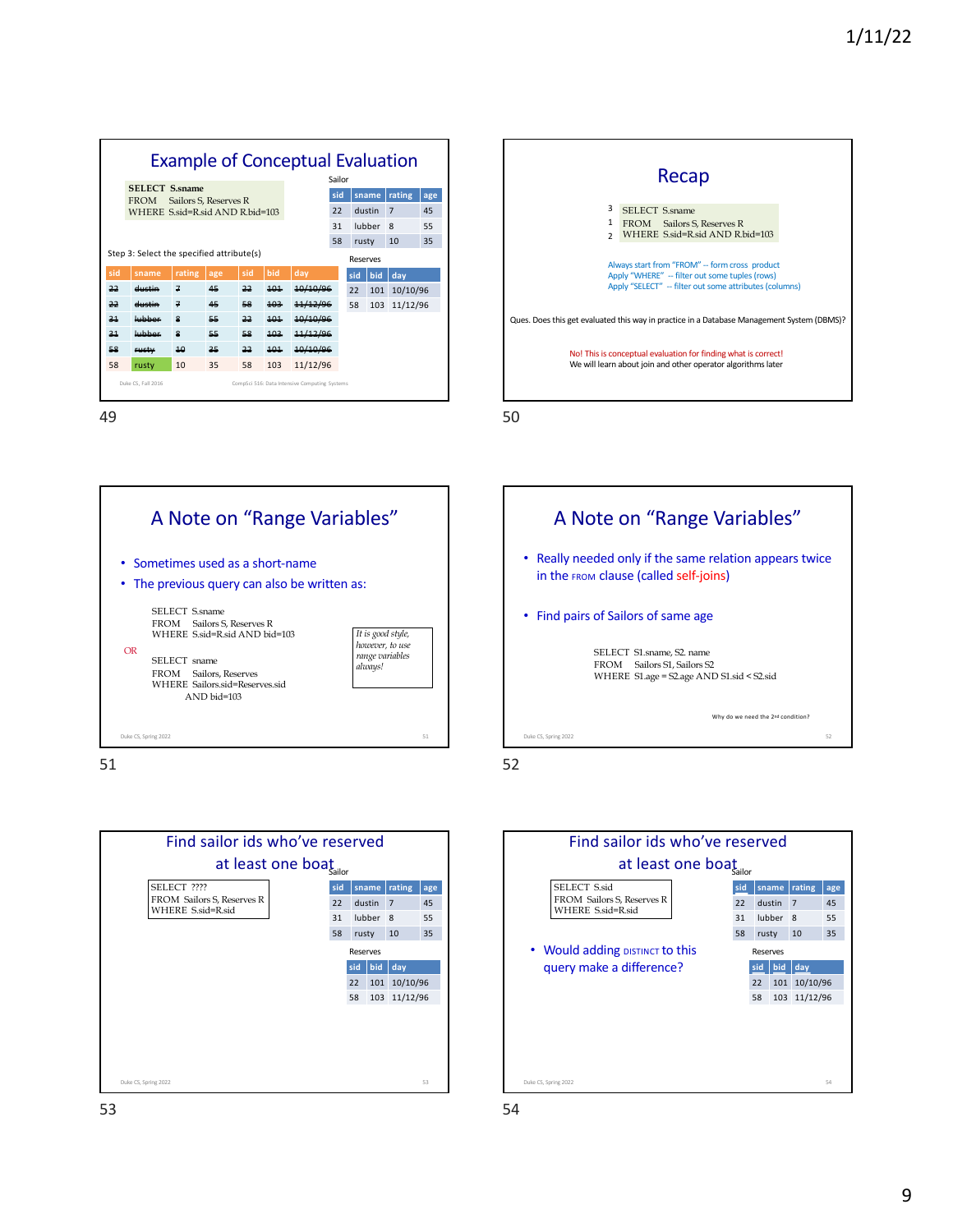



56









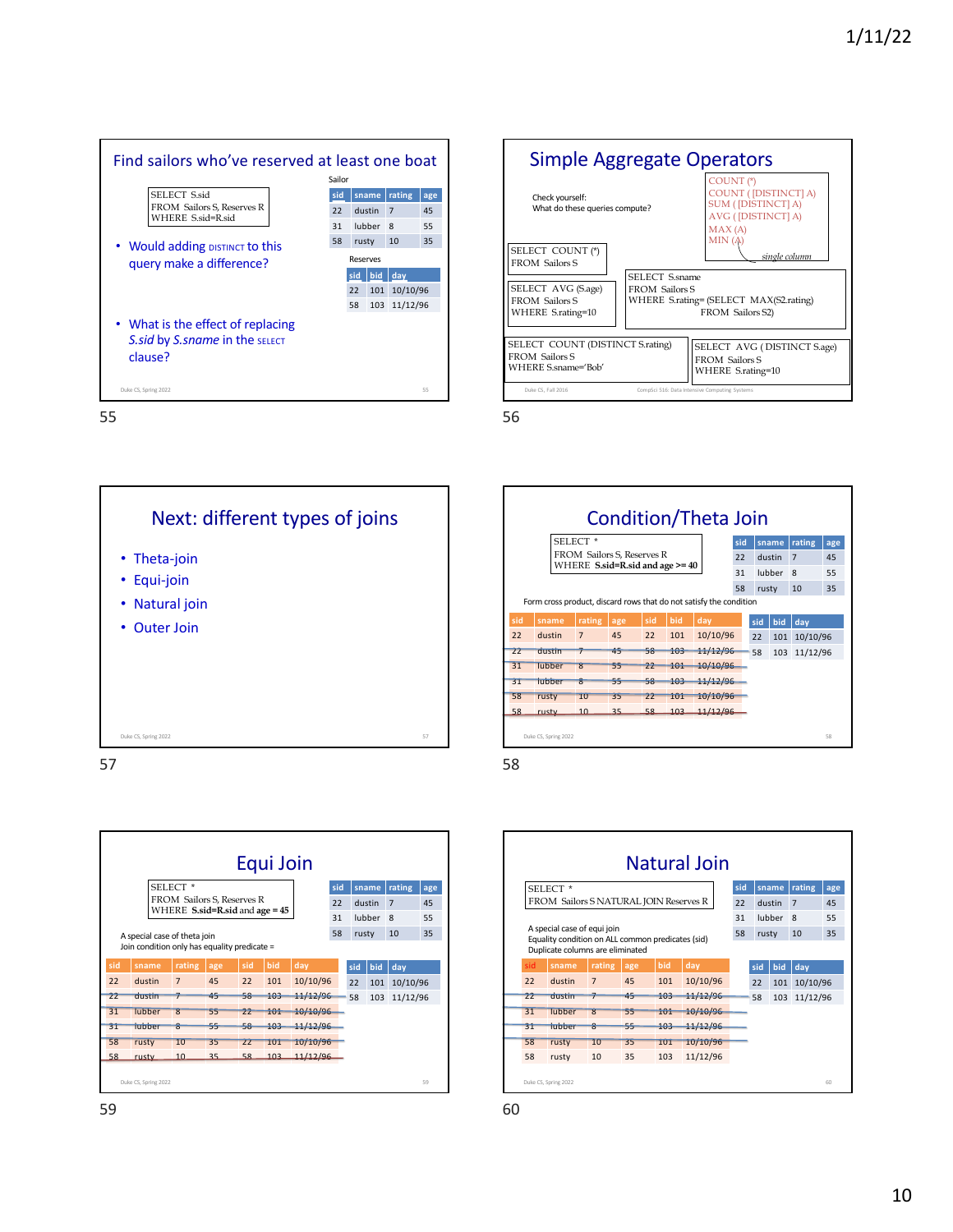



63





62